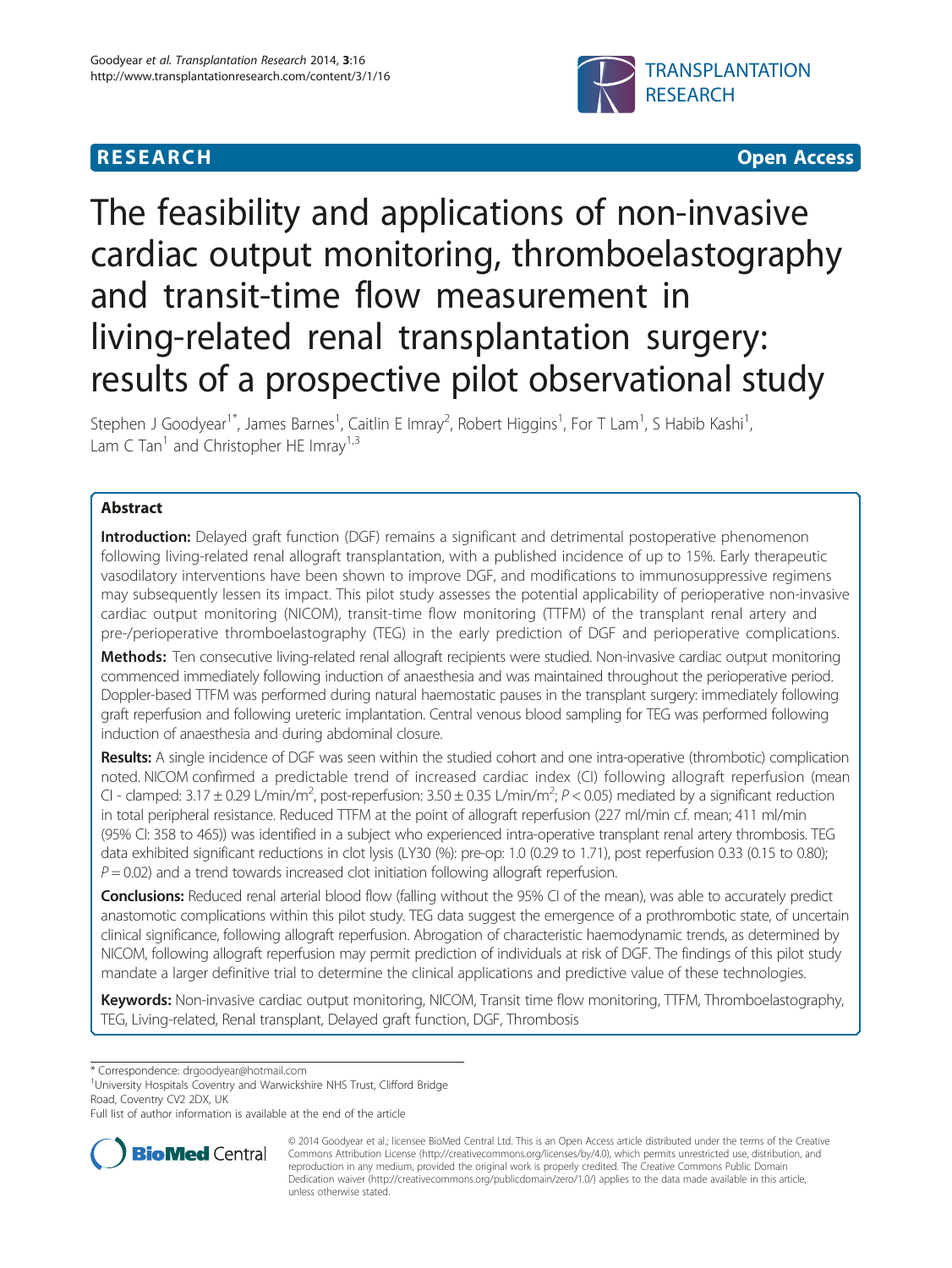# Introduction

Renal transplantation is the gold standard form of renal replacement therapy [\[1](#page-10-0)], with highly significant survival and economic benefits over haemodialysis and peritoneal dialysis.

Aside from acute rejection, the most important postoperative sequela following transplantation is delayed graft function (DGF). There is no unified definition for DGF; indeed, a recent systematic review demonstrated over 18 published definitions [\[2\]](#page-10-0). However, DGF is generally defined in the context of the need for dialysis post-transplant, and/or a proportional or absolute inadequate fall in serum creatinine level at a set time point after transplantation. Although rates of DGF in livedonor transplantation are lower than in deceased-donor recipients, the published incidence can be as high as 15%, with an associated doubling in the risk of acute rejection and potential reduction in overall graft survival duration [[3,4\]](#page-10-0).

The underlying causes of DGF are complex and multifactorial, but are essentially due to warm ischaemic injury, hypothermic injury and reperfusion injury. In the context of live donation, where warm ischaemic time and cold storage duration are short, minimisation of reperfusion injury is the primary target for amelioration of DGF. The importance of systolic and diastolic blood pressure at the time of reperfusion of renal transplants is well established [[5,6\]](#page-10-0). Furthermore, several vasodilatory therapeutic interventions have been shown to improve DGF both clinically and experimentally [\[7](#page-10-0)].

Identification of recipients at risk of developing DGF allows modification of immunosuppressive regimens by sparing or minimisation of calcineurin inhibitors, and use of thymoglobulin and mycophenolate. There is evidence that these measures can significantly reduce the impact of DGF [[7-9\]](#page-10-0).

Cardiac output (CO) monitoring during surgical procedures offers a means of ensuring adequate systemic perfusion and is superior to the observation of basic cardiovascular parameters, pulse rate and blood pressure, alone [\[10](#page-10-0)]. Real-time non-invasive assessment of CO allows the anaesthetist to utilise a range of inotropic and vasoactive medications intra-operatively to optimise the cardiovascular status of the transplant recipient, thereby maintaining adequate renal arterial blood flow to the allograft following reperfusion and avoiding the risks of Swann-Ganz catheterization [\[11](#page-10-0)].

#### Cardiac output

Non-invasive cardiac output monitoring (NICOM) based on the principles of bioimpedance plethysmography and more recently bioreactance plethysmography, has been used to provide risk-free real-time data (avoiding the potential morbidities conferred by invasive techniques like Swann-Ganz catheters and oesophageal Doppler monitoring) [[12](#page-10-0)]. For bioreactance based NICOM™ (Cheetah Medical Inc, Portland, Oregon 97201, USA), sensors are placed on the patient's chest to deliver a low voltage alternating electrical current of known amplitude and frequency across the thorax.

Bioreactance NICOM™, has been validated against invasive Swann-Ganz CO monitoring without the significant associated risks [\[13](#page-10-0)].

#### Renal blood flow

Renal blood flow (perfusion) may be measured directly by Doppler-based transit-time flow monitoring (TTFM) intra-operatively. A similar implantable technology has been shown to be a feasible technique for identifying at-risk organs in the post-operative period, potentially saving precious kidneys and reducing the frequency of unnecessary explorative procedures [\[14](#page-10-0)].

#### Thromboelastography

Thromboelastography (TEG) has been proven to be of significant value in the prediction of hyper- and hypocoagulable states for patients undergoing hepatic transplantation and coronary artery bypass graft surgery, in addition to having an established role in the monitoring of patients receiving intravenous heparin [[15\]](#page-10-0). However, its role is as-yet undefined in the prediction of clottingrelated complications of living-related renal transplantation, which may range from severe haemorrhage to thrombosis and failure of the renal allograft. TEG assessment of living related transplant recipients on induction may thus confer significant advantages in the context of diagnosis and management of occult clotting defects. A growing body of evidence suggests that TEG is superior to routine laboratory tests in guiding intra-operative coagulation management [\[16\]](#page-10-0).

#### Aim

This pilot study aims to assess the potential applicability of perioperative non-invasive cardiac output monitoring, transit-time flow monitoring (TTFM) of the transplant renal artery and pre-/perioperative thromboelastograph (TEG) in the early prediction of DGF and perioperative complications for living-related renal transplantation. Positive results arising from this study will form the basis or justification for future prospective research in this important area.

#### Methods

Ethical approval for this pilot study was granted by the Black Country Research Ethics Committee and NHS/HSC Research and Development offices. Informed consent for participation in the study was granted by all subjects, there were no refusals of consent.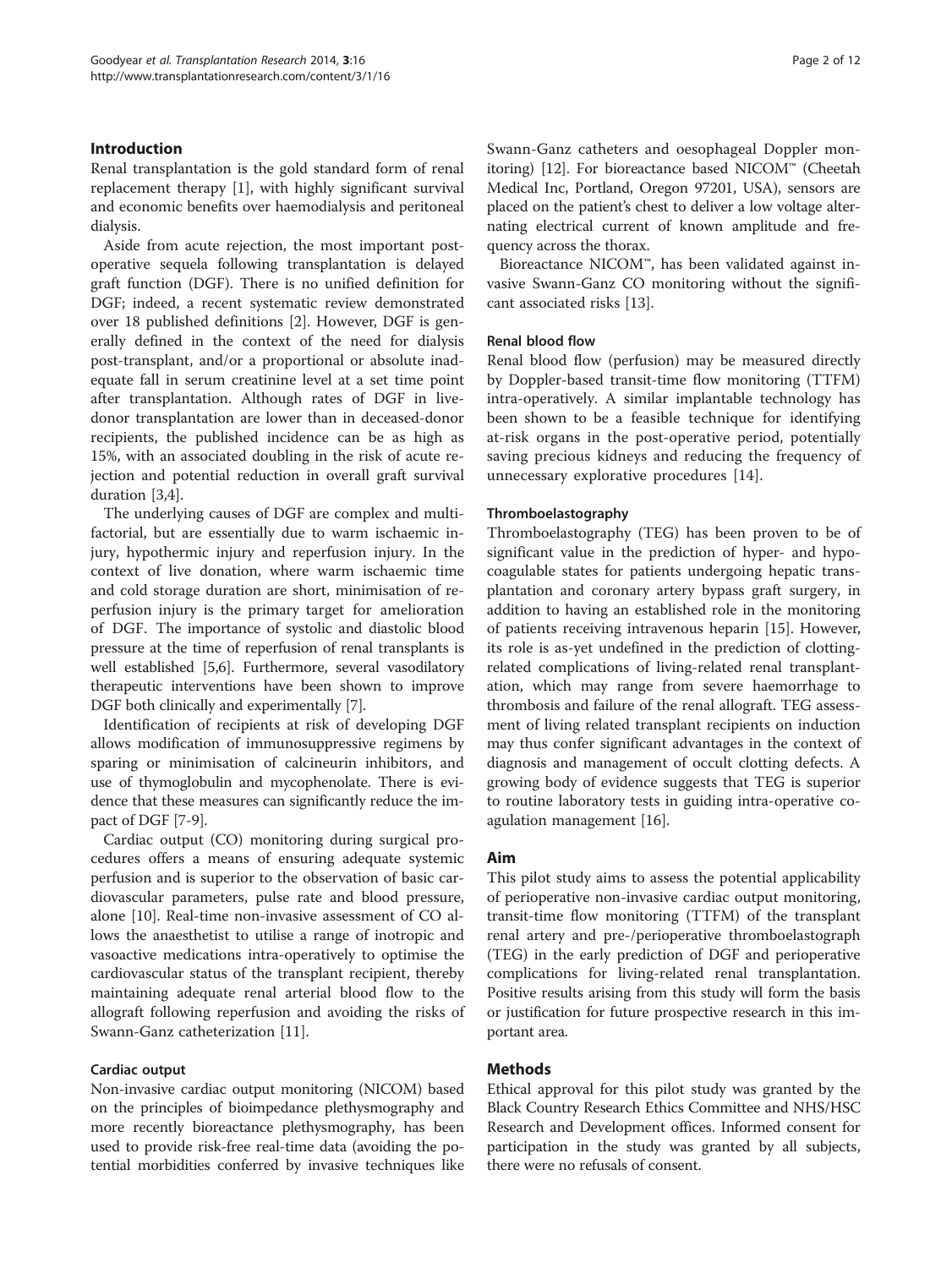All living-related transplant recipients were considered for the study. HLA-incompatible allograft recipients were not excluded from the study due to proven excellent outcomes achieved using a previously described immunosuppressive regimen [\[17](#page-10-0)]. University Hospitals Coventry and Warwickshire (UHCW) NHS Trust practices parallel laparoscopic donor nephrectomy and retroperitoneal exposure (of the recipient's external iliac artery and vein), in adjacent theatres, for all living-related renal transplantation. Each surgical team (donor and recipient) comprised a combination of two consultant surgeons, or a single consultant and an experienced registrar/associate specialist. As a consequence, warm ischaemic time was negligible for the donated organs, limited to the time required for extraction of the kidney immediately following stapling of the vascular pedicle. The harvested organ was then immediately received by a member of the transplant team, packed in ice and perfused with cold histidinetryptophan-ketoglutarate (HTK) solution prior to workbench preparation and transfer into the adjoining theatre for transplantation. Cold ischaemic time was <2 hours for all studied cases.

Pre-determined exclusion criteria for this study included individuals receiving allografts with multiple renal arteries and cases where laparoscopic donor nephrectomy was converted to open nephrectomy (in lieu of prolonged warm ischaemic time). Only one individual was prospectively excluded from the study due to known duplex transplant renal arteries.

Ten consecutive living-related renal transplantation recipients were prospectively studied at UHCW NHS Trust. All patients received immunosuppression with tacrolimus 0.15 mg/kg/day (2 days before transplant), azathioprine 1.5 mg/kg, or mycophenolate 1000 mg bd started on the day of transplant or at the start of pretransplant plasmapheresis. Methylprednisolone 500 mg and basiliximab 20 mg were administered to all subjects intra-operatively. At surgery, allograft vascular anastomoses were to the external iliac vein and artery in all cases. No modifications to the anaesthetic or surgical technique were made as a consequence of participation in this study.

The results of all pre-operative haematology, biochemistry and radiological investigations (for 24 h prior to surgery) were collected from the Trust's Clinical Results Reporting System (CRRS) software. Similarly, postoperative data were recorded for a period of 7 days.

Non-invasive cardiac output monitoring (NICOM™; Cheetah Medical Incorporated, Vancouver, WA, USA) was applied following induction of anaesthesia and left in situ, actively recording, until the subject was discharged from theatre recovery to the transplant surgical ward.

Transit-time flow measurement of the transplant renal artery was performed using a Doppler flow probe (Veri-Q; Medi Stim ASA, Oslo, Norway). Measurements were performed by the principal surgeon, during two natural intra-operative haemostatic pauses; immediately following allograft reperfusion and after cystoureteric anastomosis.

For the purposes of this pilot study, the development of DGF was defined as the requirement for dialysis within seven days of allograft transplantation.

# NICOM™

Bioreactance is often compared with bioimpedance, an older technology used to determine cardiac output. Bioreactance and bioimpedance are conceptually similar to the principles of frequency modulation (FM) and amplitude modulation (AM) radio. With FM radio, signal detection is based on changes in signal frequency rather than changes in signal amplitude, allowing for greater fidelity in the obtained signal, as amplitude decays exponentially with distance from source, whereas frequency remains constant within a given medium. FM enables significant advantages in filtering noise, for example noise coming from other electronic or physiologic emitters. This is why FM-based systems offer superior performance compared to AM [\[18\]](#page-10-0).

Prior to the induction of anaesthesia, the NICOM™ device was programmed with the patient's unique identifying number, age (yrs), sex, height (m) and weight (kg), facilitating calculation of body surface area (BSA;  $m^2$ ). Measured haemodynamic data (pulse rate, cardiac output/ index) were constantly monitored throughout surgery and recovery (data points automatically recorded at 1-min intervals). Non-invasive blood pressure (NIBP) monitoring was set to measure every 5 minutes, allowing calculation and collection of total peripheral resistance (TPR) and TPR index (TPRI) at equivalent intervals.

Non-invasive cardiac output monitoring was applied by a trained investigator immediately upon entering the operating theatre, prior to the commencement of surgery. The adhesive pre-wired sensors were placed as per device instructions-for-use and in addition to routine anaesthetic monitoring equipment.

# Transit-time flow measurement

Renal arterial blood flow (RBF) may now be directly measured intra-operatively using a validated, Doppler-based transit time flow measurement (TTFM) device (VeriQ, Medi-Stim, Oslo, Norway). Transit time is measured as the time spent by an ultrasound signal that travels between two synchronously placed piezoelectric crystals via a metallic reflector bracket situated on the opposite side of the arterial wall. Blood volume flow (ml/min) calculation is derived from the time difference between ultrasound signals travelling with and against the direction of blood flow within the vessel. This method has been validated against direct measurements of blood flow [[19](#page-10-0)].

The appropriate size of the probe was determined by measurement of the transplant arterial diameter. The probe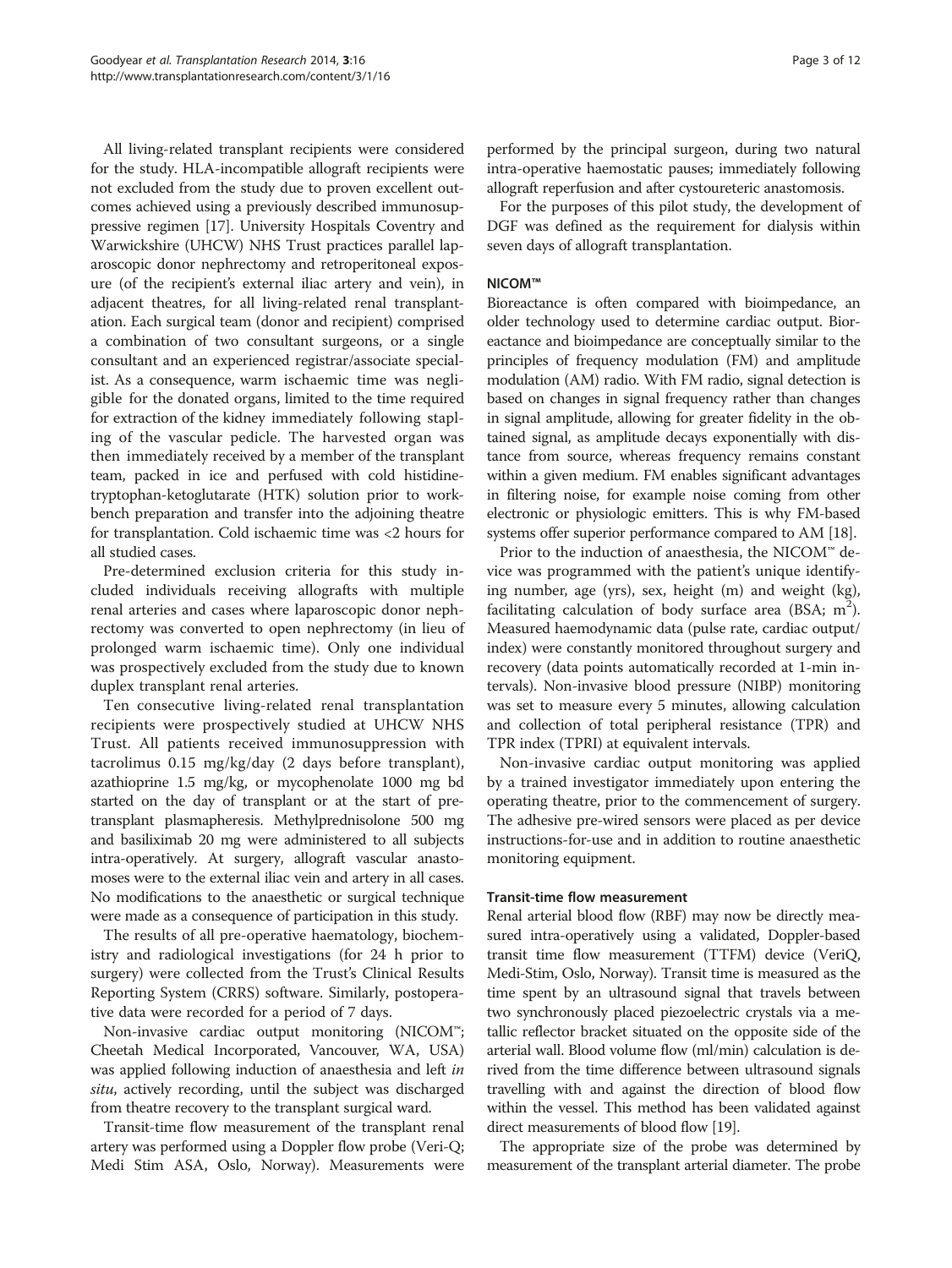was placed proximally on the transplant renal artery by the operating surgeon. Flow velocity readings (ml/min) and pulsatility index (PI) data were subsequently recorded, by a named investigator, at 15-sec intervals for a period of 3 minutes. Two datasets were collected for each patient: immediately following graft reperfusion and following cystoureteric anastomosis.

# Thromboelastography

A pre-operative central venous 5-ml blood sample was drawn prior to the commencement of surgery for the purposes of thromboelastographic analysis and immediately processed by a trained senior perfusionist. A postreperfusion central venous 5-ml blood sample was similarly drawn and processed (at the point of abdominal closure, in each case) for comparison.

# Follow-up

One-year follow-up data including graft failure (a return to dialysis dependence), serum creatinine levels, haemorrhagic and thrombotic graft complications, incidences of rejection and venous thrombo-embolism were recorded and analysed in the context of NICOM™, TTFM, TEG and phlebotomy data findings. Data were collected from CRRS and the patient case notes (including clinic and discharge letters over the 1-year period).

# Statistical analysis

Data were tabulated in Microsoft Excel (Microsoft, CA, USA) spreadsheets and data analysis performed using GraphPad 4 (GraphPad, La Jolla, CA, USA) Statistical Software. Numerical data were assessed using a D'Agostino and Pearson omnibus normality test and the appropriate parametric/non-parametric comparative tests selected (indicated within the text). Categorical data were assessed by Fisher's exact test. Specific data describing cardiac index (CI) modulation following reperfusion utilized a predetermined post-hoc analysis of the NICOM™ data, including CI data-points for 10 minutes pre- and 10 minutes postallograft reperfusion. Data describing SBP, TPR and TPRI (collected automatically at 5-minute intervals) modulation at reperfusion similarly utilized a predetermined post-hoc analysis of the NICOM™ data, permitting use of the immediately pre-reperfusion and post-reperfusion NIBP values. Significance was attributed at  $P < 0.05$ .

Power calculations for prospective definitive studies were performed by a Z-test, utilising the statistical data from this pilot study.

# Results

Ten appropriate consecutive patients (P1 to P10) undergoing living-related renal transplantation were studied. Demographic data are shown in Table [1.](#page-4-0)

# Applicability

NICOM™ monitoring was successfully achieved in 100% of the studied subjects using the agreed-upon protocol. NICOM™ haemodynamic monitoring was subject to sensor-interference only due to prolonged use of coagulation monopolar diathermy during operative (retroperitoneal in all cases) exposure of the iliac vessels. The mean period of data loss during dissection was 5.4 min (95% CI: 2.7 to 8.1) and was consistent with the sensor interference noted by concurrent bioimpedance-based ECG monitoring equipment.

Concomitant use of anaesthetic-monitoring equipment and NICOM™ was best achieved by placing the cranially situated NICOM™ pads laterally to the right upper limb (red) and left upper limb (yellow) adhesive ECG pads. This avoided interference of the bioimpedance-based ECG monitoring. No reciprocal NICOM™ interference was noted in the above orientation.

One episode of NICOM™-monitoring failure (and subsequent data loss; P6) was noted during postoperative patient transfer to the recovery bed. This was due to shearing of a pre-wired NICOM™ sensor lead during transfer, mandating replacement of a pair of adhesive sensor pads and re-calibration of the device (achieved within 12 minutes) to continue monitoring.

TTFM monitoring was achieved in 100% of the studied subjects as per study protocol. The technique was considered technically straightforward, acceptable and repeatable by each of the principle surgeons.

TEG analysis was performed as per protocol in 90% of patients, but was omitted in an individual who did not routinely receive perioperative internal jugular vein (IJV) central venous access.

Pre-operative and 24-h postoperative mean blood results are tabulated (Table [2\)](#page-4-0). Patient five (P5) was confirmed to exhibit delayed graft function (DGF), requiring haemodialysis within one-week of transplantation; this subject's serum creatinine concentration was 243 mcmol/L 7 days P5 exhibited postoperative increases in urea (5 mmol/L to 8.7 mmol/L) and creatinine (245 μmol/L to 295 μmol/L), within 24 h of surgery (Figures [1](#page-5-0) and [2](#page-5-0)), opposing significant biochemical trends shown by non-DGF transplants (Table [2\)](#page-4-0).

# NICOM™

Predictable haemodynamic trends were noted during key surgical steps.

Cardiac index increased following transplant-reperfusion (mean CI - clamped: 3.17 ± 0.29 L/min/m2 , post-reperfusion:  $3.50 \pm 0.35$  L/min/m<sup>2</sup>; *P* <0.05 - paired t-test; Figure [3](#page-5-0)) mediated by a reduction in total peripheral resistance index (mean TPRI-clamped:  $2240 \pm 251$ dynes.sec/cm<sup>5</sup>/m<sup>2</sup>, post-reperfusion:  $1985 \pm 166$  dynes.sec/cm<sup>5</sup>/m<sup>2</sup>; P <0.05 paired t-test; Figure [4](#page-5-0)) and associated with a reduction of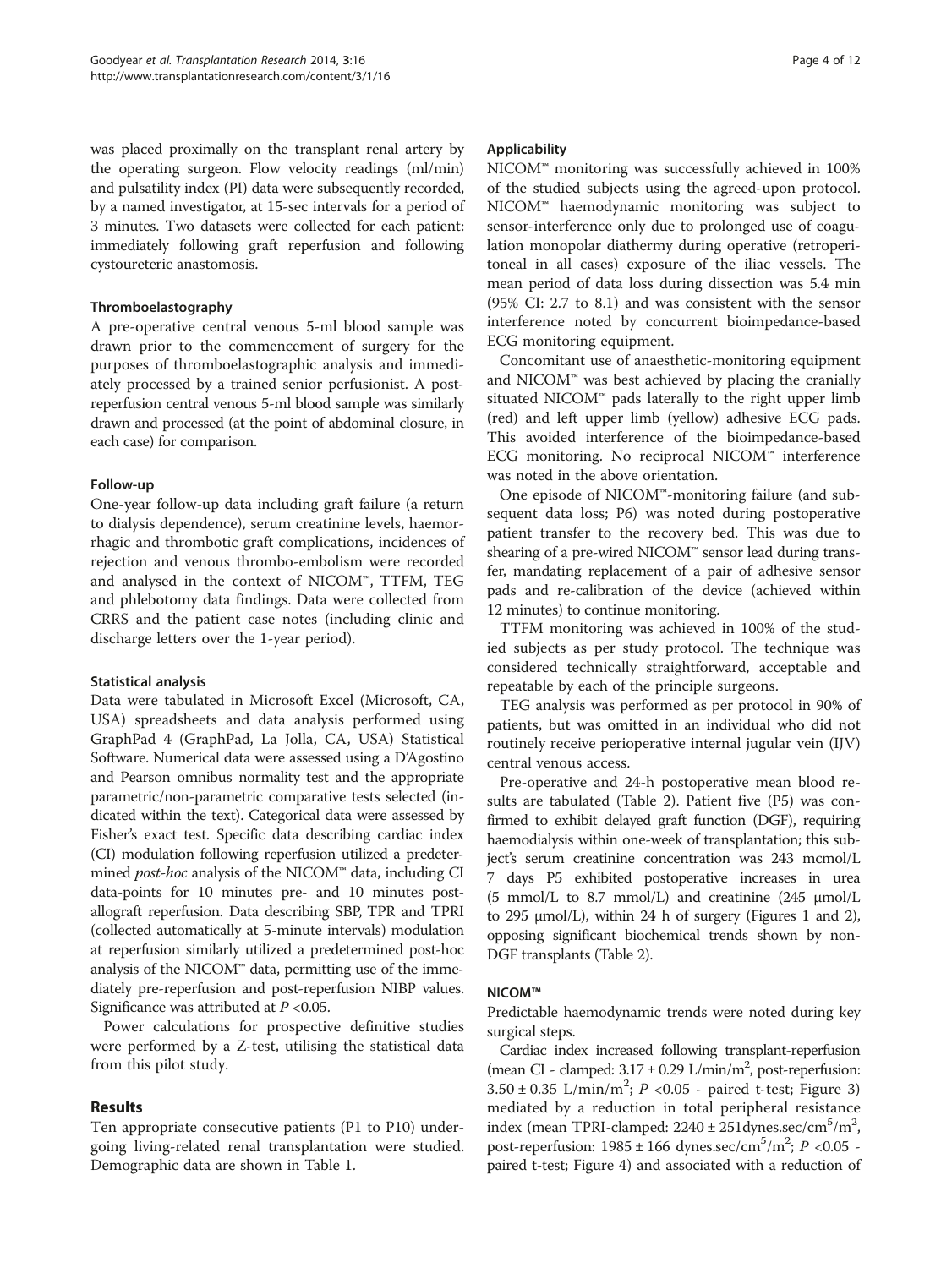| Patient Age     | (yrs) | Height<br>(cm) | Weight<br>(kg) | Body<br>surface<br>area $(m2)$ | <b>Body</b><br>mass index<br>(kg/m <sup>2</sup> ) | <b>Ethnicity</b>                         | Dialysis status | <b>Previous</b><br>transplant | CMV (donor/<br>recipient) | <b>ESRF</b> cause                |
|-----------------|-------|----------------|----------------|--------------------------------|---------------------------------------------------|------------------------------------------|-----------------|-------------------------------|---------------------------|----------------------------------|
| P <sub>1</sub>  | 30    | 161            | 64             | 1.67                           | 24.7                                              | White European HD <sup>b</sup> (fistula) |                 | $\mathbb N$                   | $-/+$                     | Henoch-Schonlein<br>Purpura      |
| P <sub>2</sub>  | 45    | 177            | 101            | 2.18                           | 32.2                                              | White European                           | Pre-dialysis    | $\mathbb N$                   | $-/-$                     | ?Hypertensive<br>nephropathy     |
| P <sub>3</sub>  | 41    | 179            | 77             | 1.96                           | 24.0                                              | White European Pre-dialysis              |                 | Ν                             | $-/-$                     | <b>FSGS<sup>c</sup></b>          |
| <b>P4</b>       | 24    | 157            | 50.4           | 1.49                           | 20.4                                              | White European                           | Pre-dialysis    | N                             | $^{+/+}$                  | ?Hypertensive<br>nephropathy     |
| $P5^a$          | 41    | 157            | 66.4           | 1.67                           | 26.9                                              | South Asian                              | $HDb$ (vascath) | N                             | $-/+$                     | DM nephropathy                   |
| P6              | 44    | 185            | 83             | 2.07                           | 24.3                                              | White European                           | $HDb$ (fistula) | Y                             | $-/-$                     | Hypertensive                     |
|                 |       |                |                |                                |                                                   |                                          |                 | Cadaveric x2<br>(1993/2010)   |                           | (prev. traumatic<br>nephrectomy) |
|                 |       |                |                |                                |                                                   |                                          |                 | $A^d$ AIT                     |                           |                                  |
| P7              | 58    | 168            | 58.8           | 1.67                           | 20.8                                              | South Asian                              | $HDb$ (fistula) | $\mathsf{N}$                  | $+/+$                     | Membranous<br>nephropathy        |
| P <sub>8</sub>  | 23    | 161            | 49.6           | 1.5                            | 19.1                                              | White European                           | CAPD            | $\mathbb N$                   | $-/-$                     | Chronic pyelonephritis           |
| P <sub>9</sub>  | 48    | 169            | 77.4           | 1.88                           | 27.1                                              | White European HD <sup>b</sup> (fistula) |                 | N                             | $-/-$                     | IgA nephropathy                  |
| P <sub>10</sub> | 37    | 189            | 90.6           | 2.18                           | 25.4                                              | White European Pre-dialysis              |                 | N                             | $-/-$                     | IgA nephropathy                  |

# <span id="page-4-0"></span>Table 1 Demographic data for ten consecutive living-related donor renal transplant patients (P1 to P10) studied

<sup>a</sup>P5 (highlighted) demonstrated DGF at 7-days post-operatively. <sup>b</sup>HD, haemodialysis; <sup>c</sup>FSGS, focal segmental glomerulosclerosis; <sup>d</sup>AIT, antibody incompatible transplantation. Of the individuals studied, one incidence of DGF was noted (10%; P5). One intra-operative complication (10%; P3; thrombus at the arterial anastomosis, requiring thrombectomy and revision of the anastomosis) identified. One patient was postoperatively commenced on anti-rejection therapy (anti-thymoglobulin antibody) (10%; P7; within the period of follow-up, but did not demonstrate DGF).

| Table 2 Pre-operative and Postoperative (Day 1) mean values for routine haematological and biochemical |
|--------------------------------------------------------------------------------------------------------|
| investigations of all studied living-related transplant recipients                                     |

|                               | Pre-op |               |       | Day 1         | Paired t-test P value |  |
|-------------------------------|--------|---------------|-------|---------------|-----------------------|--|
|                               | Mean   | 95% CI        | Mean  | 95% CI        |                       |  |
| Na (mmol/L)                   | 142    | 140-144       | 140   | 137-144       | 0.315                 |  |
| K (mmol/L)                    | 4.9    | 4.4-5.4       | 5.1   | $4.7 - 5.6$   | 0.190                 |  |
| Ur (mmol/L)                   | 14.9   | $8.5 - 21.3$  | 9.9   | $7.1 - 12.8$  | 0.055                 |  |
| $Cr$ ( $µmol/L$ )             | 494    | 361-628       | 207   | 150-263       | 0.001                 |  |
| <b>WCC (10<sup>9</sup>/L)</b> | 6.3    | $5.1 - 7.5$   | 10.4  | 8.4-12.4      | 0.001                 |  |
| Hb (g/dL)                     | 12.1   | 10.7-13.4     | 10.12 | 8.8-11.4      | < 0.001               |  |
| Plt $(10^9/L)$                | 204    | 158-249       | 186   | 128-243       | 0.137                 |  |
| Alb $(g/L)$                   | 42     | 39-46         | 33    | $30 - 37$     | < 0.001               |  |
| Bili (µmol/L)                 | 8      | $6.5 - 9.8$   | 6.7   | $4.9 - 8.5$   | 0.214                 |  |
| ALT (IU/L)                    | 120    | $14 - 25$     | 17    | $12 - 22$     | 0.483                 |  |
| Ca (adj) (mmol/L)             | 2.24   | 2.08-2.40     | 2.15  | $2.01 - 2.30$ | 0.013                 |  |
| Al Phos (IU/L)                | 95     | 22-168        | 88    | 16-160        | 0.127                 |  |
| PT (sec)                      | 11.7   | 10.9-12.6     | 12.0  | 11.3-12.6     | 1.0                   |  |
| <b>INR</b>                    | 1.1    | $1.0 - 1.2$   | 1.1   | $1.1 - 1.2$   | 1.0                   |  |
| <b>APTTr</b>                  | 1.08   | $1.03 - 1.12$ | 1.01  | $0.96 - 1.06$ | 0.104                 |  |
| Mg (mmol/L)                   | 0.87   | $0.77 - 0.97$ | 0.74  | $0.65 - 0.83$ | 0.003                 |  |
| Phos (mmol/L)                 | 1.6    | 1.49-1.76     | 1.62  | 1.35-1.89     | 0.963                 |  |
| CRP (mg/L)                    | 8      | $1 - 14$      | 19    | $5 - 32$      | 0.032                 |  |

Na, sodium; K, potassium; Ur, urea; Cr, creatinine; WCC, white cell count; Hb, haemoglobin; Plt, platelet count; Alb, albumin; Bili, bilirubin; ALT, alanine transaminase; Ca (adj), adjusted calcium; Al Phos, alkaline phosphatase; PT, prothrombin time; INR, international normalized ratio; APTTr, activated partial thromboplastin time ratio; Mg, magnesium; Phos, phosphate; CRP, C-reactive protein.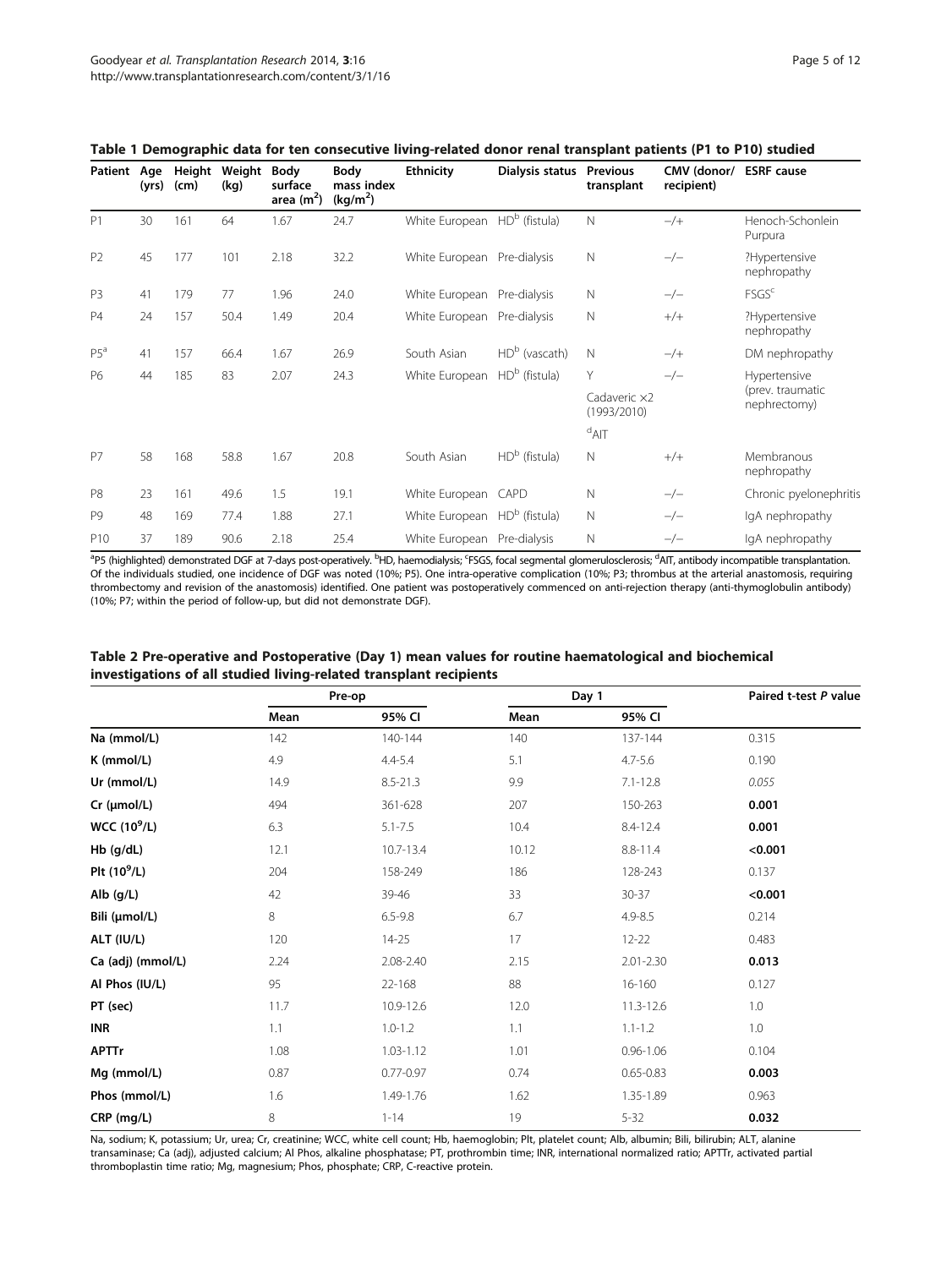<span id="page-5-0"></span>

systolic blood pressure (SBP) (mean -clamped: 126 ± 6.7 mmHg, post-reperfusion:  $116 \pm 4.3$  mmHg;  $P < 0.05$  paired t-test; Figure [5](#page-6-0)).

These characteristic haemodynamic trends (TPRI and SBP) were abrogated in the individual who later experienced delayed graft-function (P5) (Figures 4,5).





# TTFM

Mean transplant arterial blood flow at reperfusion: 411 ml/ min (95% CI: 358 to 465) and following cysto-ureteric anastomosis: 480 ml/min (95% CI: 378 to 581;  $P = 0.11$  - paired t-test). By comparison, a flow rate of only 227 ml/min was

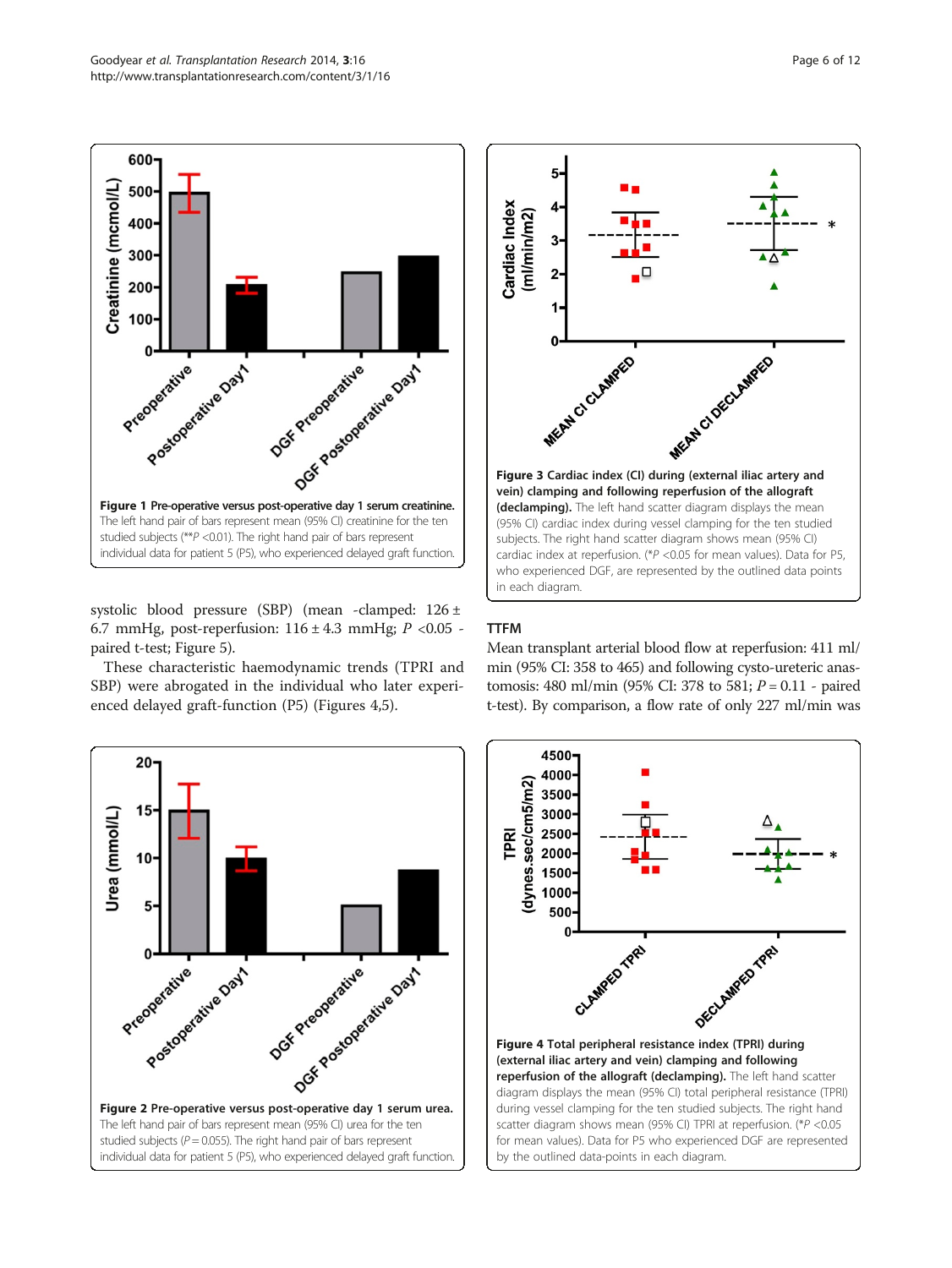<span id="page-6-0"></span>

noted in P3; a case of partial transplant arterial thrombosis (Figure 6).

#### Thromboelastography

TEG data are displayed in Table [3](#page-7-0). All pre-operative TEG values fell within the manufacturer's stated normal range for clot initiation, propagation and lysis. Comparative paired analysis between pre-operative and post-reperfusion samples for the studied group, however, demonstrated a significant reduction on proportionate clot lysis in the first 30 and 60 minutes (after clot formation: LY30 and LY60 values), suggesting a reduction in fibrinolytic activity toward the end of the surgery, following allograft implantation. There was also a trend (nonsignificant) toward reduced reaction-time (R-value; representative of increased activation of the coagulation cascade,  $P = 0.07$  for the post-reperfusion samples.

#### Follow-up at 1 year

Graft failure at one year follow-up was limited to one individual (P1: 10% of the studied cohort), a consequence of chronic antibody-mediated rejection onset at 9-months, requiring a return to haemodialysis.

Median creatinine at six months follow-up was 115 μmol/L (interquartile range 93.5 to 131.5) and at one-year follow-up was 118.5 μmol/L (interquartile range 94.0 to 131.0).



Early acute rejection was seen in five subjects (P1, P5, P6, P7 and P9; 50% of studied subjects) and successfully treated in each case with variable immunological regimens (Table [4\)](#page-8-0). There were no significant differences in CI, TPRI or SBP during the clamped and reperfusion (de-clamped) phases of surgery among individuals experiencing acute early rejection and those who did not upon subgroup analysis. Similarly, no detectable differences in renal artery blood flow at reperfusion or following ureteric implantation were evident between these subgroups. Pre-operative thromboelastography demonstrated a trend (nonsignificant) towards increased reaction time  $(R_{\text{(rejection)}} = 5.06 \text{ min } (95\% \text{ CI: } 4.08 \text{ to } 6.04)$ versus  $R_{(no \text{ rejection})} = 2.06 \text{ min } (95\% \text{ CI}, 1.78 \text{ to } 5.89);$  $P = 0.069$ , unpaired t-test) and increased clot lysis at 60 minutes  $(LY60_{(rejection)} = 7.6\%$  (95% CI: 6.14 to 9.06) versus LY60<sub>(no rejection)</sub> = 6.4% (95% CI: 5.77 to 7.07); P = 0.074, unpaired t-test) for individuals who suffered early acute rejection compared to those who did not. A onesample Z-test determined that the required study sample size to confirm or refute this observed trend would be nine patients in each arm, a minimum of  $n = 18$  subjects.

There were no further incidences of thromboembolic graft complications at one year follow-up and no incidences of venous thromboembolism (VTE) reported.

One patient (P1) experienced a post-operative haemorrhagic complication, requiring the percutaneous drainage of a symptomatic (peri-allograft) retroperitoneal haematoma. The treatment of this was successful, and no further collections developed.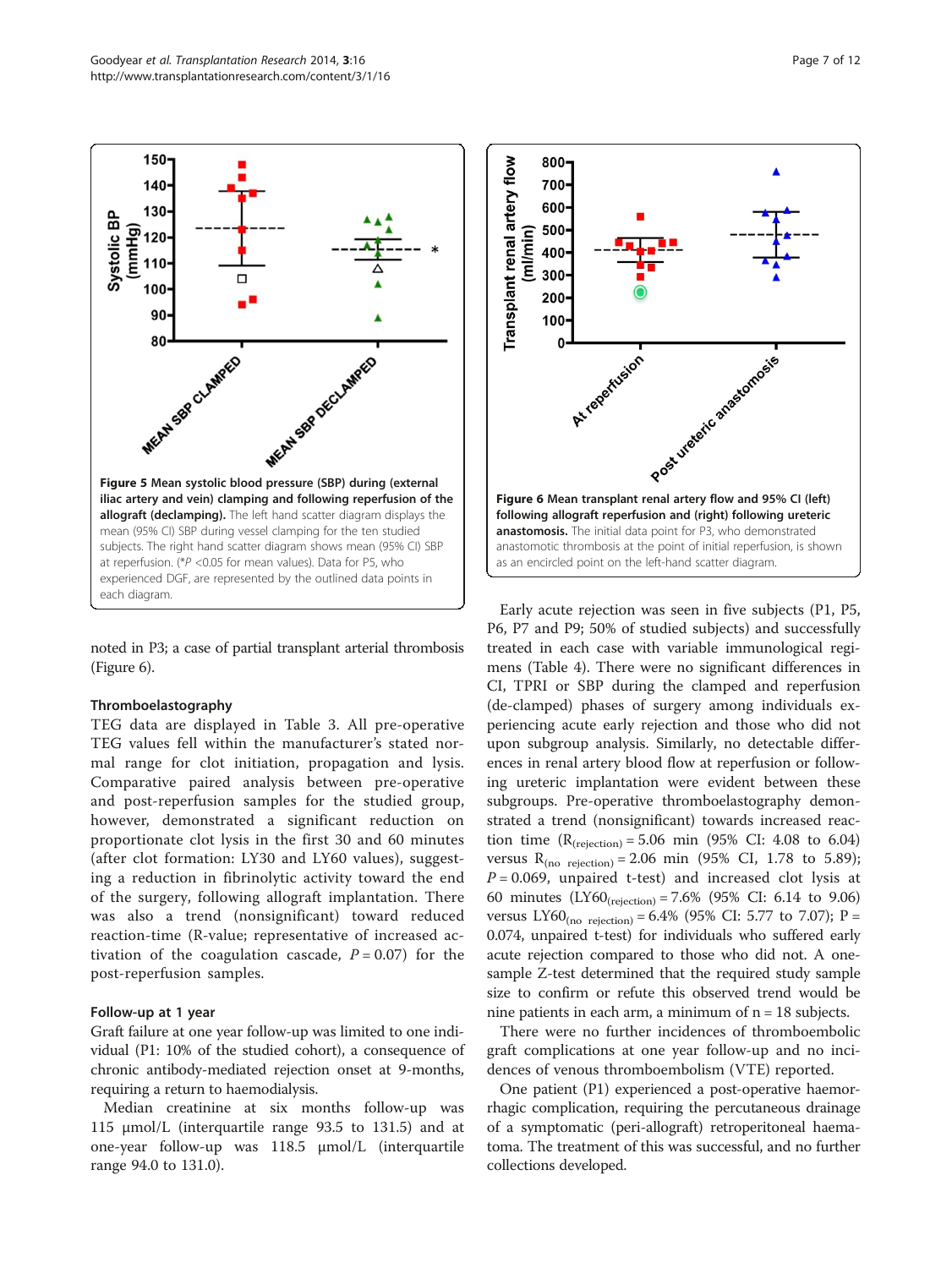|                            | Pre-operative samples (value, 95% CI) | Post-reperfusion samples (value, 95% CI) | Paired t-test P value |
|----------------------------|---------------------------------------|------------------------------------------|-----------------------|
| Reaction time (R; min)     | $7.0(6.3-7.8)$                        | $6.4(5.9-6.9)$                           | 0.07                  |
| Kinetic time (K; min)      | $2.10(1.5-2.7)$                       | $2.16(1.8-2.6)$                          | 0.84                  |
| Alpha angle (degrees)      | 62.4 (56.6-68.2)                      | 59.5 (52.2-66.8)                         | 0.71                  |
| Maximum amplitude (MA; mm) | 67.4 (61.3-73.6)                      | 65.3 (57.9-72.7)                         | 0.98                  |
| G-value                    | 11.3 (8.3-14.3)                       | $10.4(6.6-14.2)$                         | 0.84                  |
| LY30 (%)                   | 1.0 (0.29-1.71)                       | $0.33(0.15-0.80)$                        | 0.02                  |
| LY60 (%)                   | $3.6(1.7-5.5)$                        | $2.0(0.5-3.5)$                           | 0.02                  |
| Amplitude (A; mm)          | 61.8 (54.4-69.3)                      | 61.6 (53.3-69.8)                         | 0.45                  |
| Coagulation index (CI)     | $-0.16$ ( $-1.9-1.59$ )               | $-0.25$ $(-1.7-1.1)$                     | 0.52                  |

<span id="page-7-0"></span>Table 3 Paired t-test analysis of thromboelastography (TEG) values derived from pre-operative and post-reperfusion (paired) samples in renal transplant patients  $(n = 8)$ 

#### Sample size calculations

The data contained within this pilot study allows power/ sample size calculations to be performed, using the onesample Z-test, for the purposes of ongoing prospective research.

#### NICOM™

A study with 80% power to detect a significant ( $P < 0.05$ ) difference in CI between non-DGF and DGF patients would require haemodynamic data for ten patients exhibiting delayed graft function. Based upon the findings of this work (DGF occurred in 10% of patients), and rates of DGF apparent in the current literature (up to 15% of transplants), an n value of 67 to 100 (total) subjects would be required.

However, detection of an equivalent statistical difference in TPRI data would require data for three patients with DGF, equating to a maximum of  $n = 30$  studied subjects.

#### TTFM

A study with 80% power to confirm a significant ( $P < 0.05$ ) difference in renal artery blood flow between postanastomotic measurement and post ureteric-implantation measurement was achievable with  $n = 10$  subjects. However, from this study, one of the 10 studied subjects (10%) was found to have anastomotic complications, requiring surgical revision. The markedly reduced flow rate observed in this individual may be confirmed as statistically significant in a study exhibiting two patients with anastomotic complications and would thus require a minimum of  $n = 20$  subjects.

# TEG

A study with 80% power to confirm a significant  $(P < 0.05)$ difference in reaction time (R-value) between pre-operative and post-reperfusion TEG samples would require  $n = 21$ subjects.

# **Discussion**

Perioperative NICOM™ monitoring, TEG and intraoperative TTFM, in the context of this study, are feasible adjuncts to living-related renal transplantation surgery, with no apparent or potential detrimental effects to the patient.

Characteristic and significant haemodynamic trends were noted by NICOM™ monitoring at graft reperfusion; an increase in CI was noted concurrently with a reduction in TPRI. Systolic blood pressure was also noted to reduce immediately following allograft reperfusion. For the individual who subsequently developed DGF, an increase in SBP and TPRI was noted following reperfusion, abrogating the established trends. However, a modest increase in CI prevailed in this subject. This pilot study was insufficiently powered to demonstrate significant relationship between changes in TPRI and SBP and the development of DGF, however it supports the need for further research to assess a possible predictive role of such cardiac output monitoring in the intra-operative prediction of susceptible individuals. These findings may also be supported by the measurement of biochemical markers on post-operative day 1; a failure to improve creatinine clearance at this juncture was also apparent for P5, who was later determined to exhibit DGF. Further assessment of this relationship may be of value. These clinical findings may facilitate an early decision to adopt calcineurin inhibitor-sparing immunosuppressive regimens, potentially minimizing the impact of DGF [\[7](#page-10-0)-[9](#page-10-0),[20](#page-11-0)].

TTFM data indicated a median transplant-arterial blood flow of 430 ml/min (95% CI: 351 to 472) following allograft reperfusion. P5 data points fell comfortably within this confidence interval, suggesting that the absolute flowrate values have no obvious application in the prediction of DGF within the limitations of this pilot study. However, one individual (P3) experienced intra-operative thrombosis of the transplant renal artery (at the anastomosis) and upon assessment, demonstrated an average flow rate of only 228 ml/min (lying outside the lower 95% CI for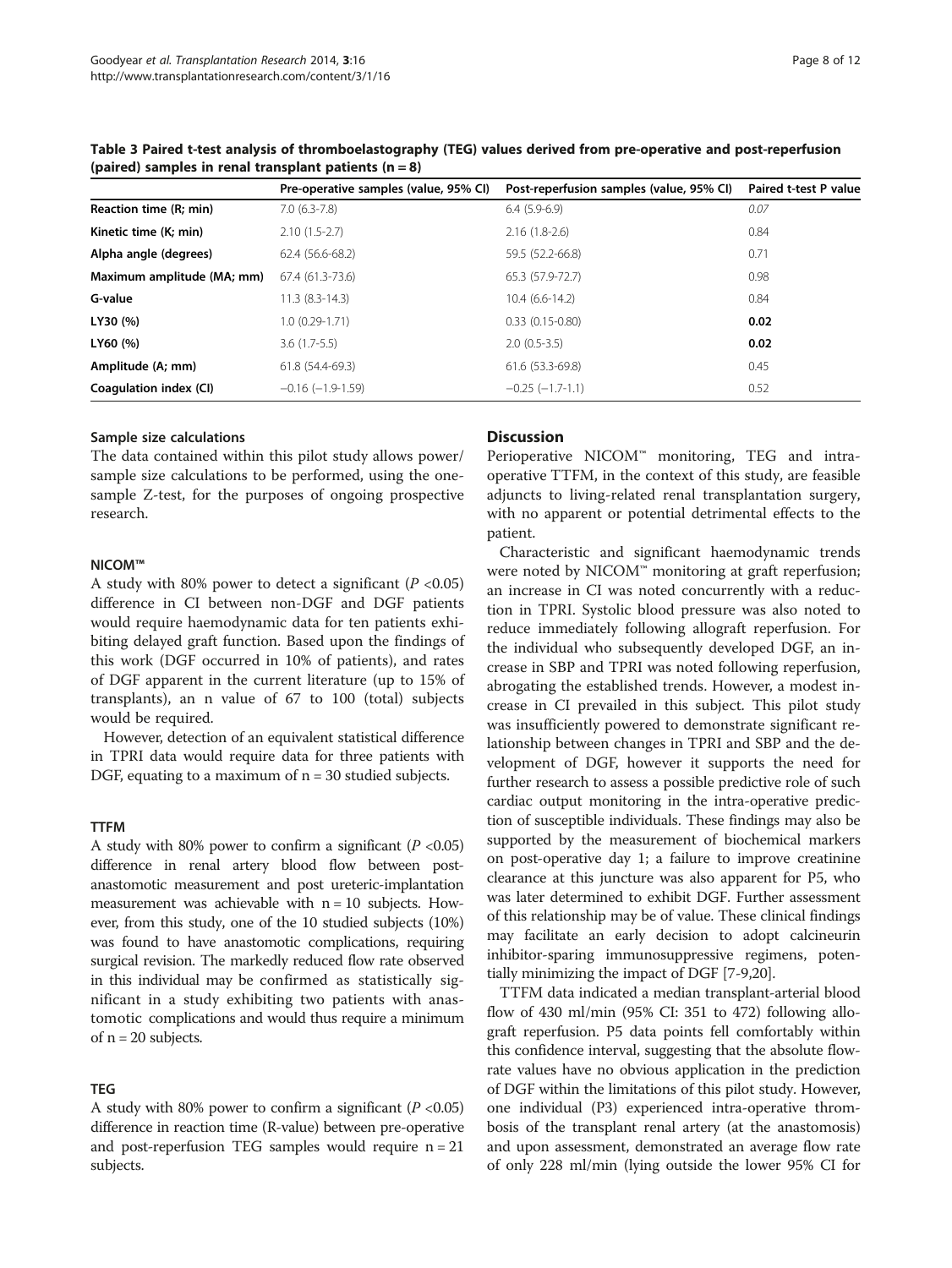| Patient DGF          |   |             | Thromboembolic graft<br>complication                                         |                  | Haemorrhagic graft<br>complication |                           | Rejection   |                                                                | Treatment for rejection                                                                | Creatinine<br>6 months | Creatinine<br>1 year | <b>Dialysis</b><br>(at 1 yr) |
|----------------------|---|-------------|------------------------------------------------------------------------------|------------------|------------------------------------|---------------------------|-------------|----------------------------------------------------------------|----------------------------------------------------------------------------------------|------------------------|----------------------|------------------------------|
|                      |   | Yes/No Type |                                                                              |                  | Yes/No                             | Type                      | Yes/No Type |                                                                |                                                                                        |                        |                      |                              |
| P1 <sup>a</sup><br>x |   | No          |                                                                              | x                | Yes                                | Large perigraft haematoma | Yes         | Early acute rejection.                                         | <sup>b</sup> ATG for early rejection;<br>successful                                    | 115                    | 286                  | Yes                          |
|                      |   |             |                                                                              |                  |                                    |                           |             | Chronic antibody mediated<br>rejection from 9 months           | <sup>e</sup> Campath, no benefit                                                       |                        |                      |                              |
| P <sub>2</sub>       | x | No          |                                                                              | x                | No                                 |                           | No          |                                                                |                                                                                        | 120                    | 111                  | No                           |
| P <sub>3</sub>       | x | Yes         | Intra-operative<br>transplant artery<br>thrombosis -<br>surgically corrected | $\boldsymbol{x}$ | <b>No</b>                          |                           | No          |                                                                |                                                                                        | 84                     | 87                   | No                           |
| P4                   | x | No          |                                                                              | x                | No                                 |                           | No          |                                                                |                                                                                        | 67                     | 79                   | No                           |
| <b>P5</b>            | ✓ |             |                                                                              | X                |                                    |                           | Yes         | Antibody mediated acute<br>rejection cause of <sup>c</sup> DGF | Early short term dialysis. ATG,<br>Methylprednisolone, <sup>a</sup> MMF;<br>successful | 104                    | 130                  | No                           |
| P6                   | x | <b>No</b>   |                                                                              | x                | No                                 |                           | Yes         | Acute early rejection                                          | ATG; successful                                                                        | 134                    | 101                  | No                           |
| <b>P7</b>            | x | <b>No</b>   |                                                                              | x                | No                                 |                           | Yes         | Early antibody mediated<br>rejection                           | Pulsed oral prednisolone<br>regimen; successful                                        | 144                    | 123                  | No                           |
| P8                   | x | No          |                                                                              | x                | No                                 |                           | No          |                                                                |                                                                                        | 129                    | 129                  | No                           |
| P9                   | x | <b>No</b>   |                                                                              | x                | No                                 |                           | Yes         | Early antibody mediated<br>rejection                           | Pulsed oral prednisolone<br>regimen; successful                                        | 103                    | 114                  | No                           |
| P <sub>10</sub>      | x |             |                                                                              | x                | No                                 |                           | No          |                                                                |                                                                                        |                        | 132                  | No                           |

# <span id="page-8-0"></span>Table 4 One year follow-up and outcome data for the studied group of ten living-related renal transplant recipients

<sup>a</sup>Patient (P) 1 demonstrated graft failure within 1-year as defined by a return to dialysis-dependent status. <sup>b</sup>ATG, anti-thymocyte globulin; 'DGF, delayed graft function; <sup>d</sup>MMF, mycophenolate mofetil; <sup>e</sup>Campath, Alemt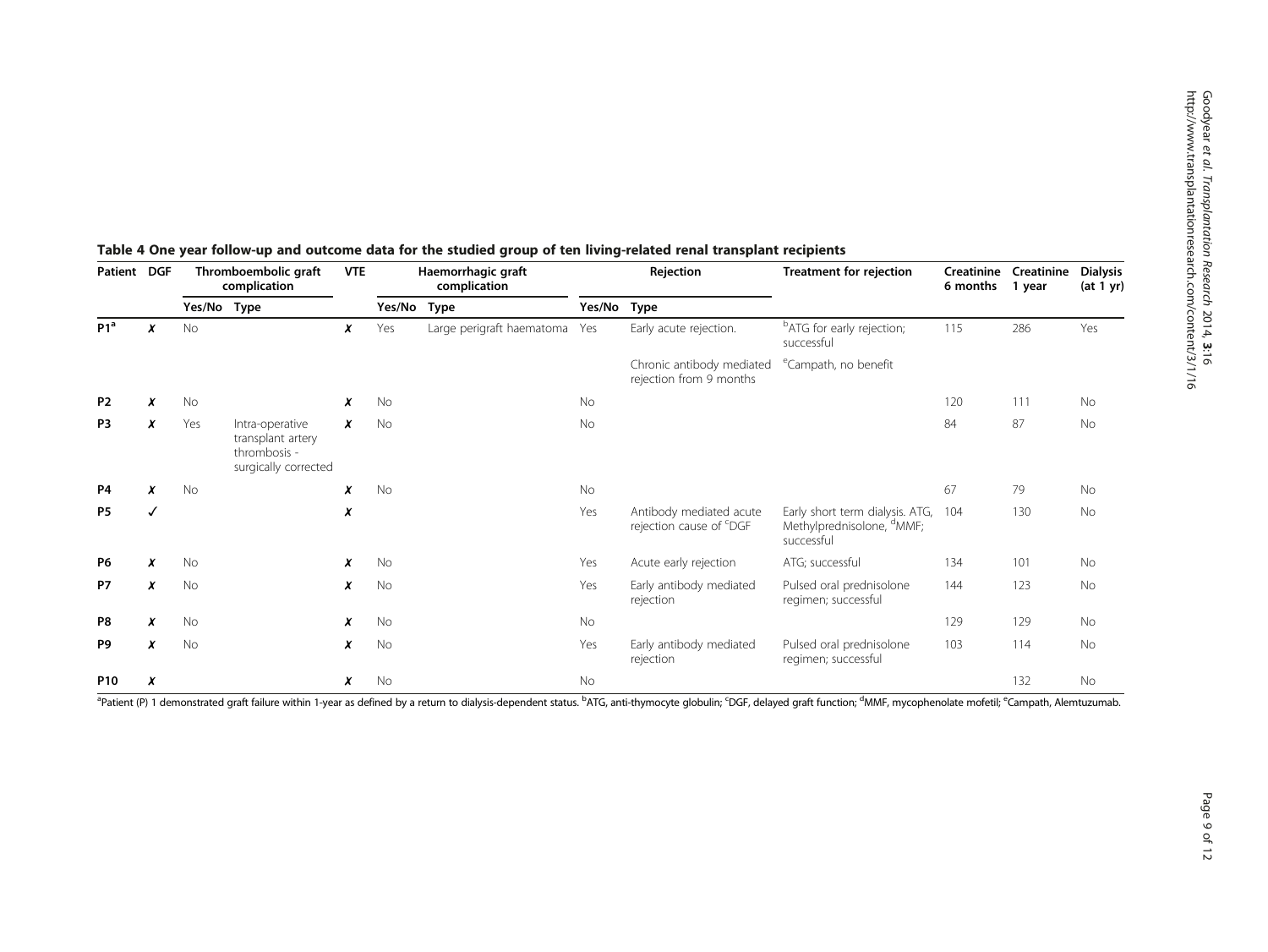normal subjects). This reading was consistent with the intra-operative appearance of the allograft at reperfusion and facilitated the decision to immediately revise the anastomosis, perform thrombectomy and ultimately salvage the transplanted kidney. Again, significance cannot be attached to the difference in flow rates described above; however, it mandates further investigation. With a sufficiently powered study, a quantifiable flow rate associated with graft anastomotic complications and thus graft failure may be achieved, as is the case in AV-fistula surgery [[21](#page-11-0)] and CABG [[22](#page-11-0)-[24](#page-11-0)]. This may, in turn, form an evidence base for a guideline of minimum acceptable flow rate in living-related transplant surgery, ultimately salvaging precious donor allografts. From the data of this pilot study, the authors suggest a putative minimum acceptable flow rate at reperfusion of approximately 350 ml/min as a cutoff for anastomotic exploration and revision (that is, outside the lower 95% CI of our pilot data).

Within this pilot study, all pre-operative thromboelastography values relating to the activation of the coagulation cascade, thrombus initiation/propagation and lysis fell within the manufacturer's 'normal' range and implies little or no application for this test in the prediction of individuals susceptible to DGF. The authors would, however, recommend the ongoing use of pre-operative TEG and further, larger, studies of its applicability within this context. At present, no clear data exist to describe the outcomes of individuals with abnormal TEG values prior to renal transplantation and a valid, predictive clinical role for this simple test may yet become apparent. Moreover, paired analysis of pre-operative and post-reperfusion TEG data demonstrated a significant reduction in fibrinolysis and a trend towards increased activation of the coagulation cascade toward the end of the renal transplantation surgery. These findings may be considered consistent with the findings of previous work in kidney/pancreas transplantation [\[25\]](#page-11-0). By implication, therefore, a potentially hypercoagulable state may thus arise as a consequence of living-related renal transplantation surgery, although our data do not allow speculation as to whether this results from the overall surgical insult or as a consequence of allograft implantation and reperfusion. Our study protocol did not permit further TEG analysis in the post-operative phase, thus potentially missing evidence of perioperative hypercoagulability. The clinical significance of these data are unclear; therefore, larger prospective studies are required to assess these findings in the context of short- and medium-term thromboembolic outcomes and allograft complications. Modification of the study methodology to include post-operative TEG measurements may further define the extent and significance of a hypercoagulable state, and correlation of these data with the occurrence of VTE or thromboembolic graft complications, may provide a clinical context and relevance to future research.

One year follow-up identified a 10% rate of graft failure, a 10% rate of haemorrhagic complications (retroperitoneal haematoma), in addition to the single known thromboembolic perioperative graft complication (10%) within the studied group. No incidences of VTE were reported.

Early acute rejection occurred in half (50%) of the studied cohort and was successfully managed in all cases using variable immunological regimens. Subgroup analysis failed to identify haemodynamic trends measurable by NICOM or TTFM data, suggestive of a clinically applicable role for these technologies in the prediction of this complication. Pre-operative TEG data suggested a trend towards a subclinical hypocoagulable state, manifested by increased reaction time (decreased clot initiation:  $P = 0.074$ ) and increased clot lysis at 60 mins (increased fibrinolysis:  $P = 0.069$ ) for individuals who subsequently developed early acute rejection. Further definitive studies would be required to confirm the significance of these observations and any possible clinical application.

Power calculations based upon the data of this prospective pilot study suggest that definitive studies assessing the role of NICOM in the perioperative prediction of DGF should recruit a minimum of  $n = 67$  patients.

Similarly, the authors recommend that a minimum of n = 20 subjects would be necessary to appraise the role of TTFM as a quality control tool: predictive of anastomotic failure, utilizing a similar study protocol. However, larger studies would clearly be more descriptive if the goal was to ascertain a minimum acceptable transplantrenal artery flow rate at revascularization, as a quality assurance technique.

A study sample size of  $n = 21$  subjects would be sufficient to definitively assess the presence or absence of a hypercoagulable state following allograft reperfusion by thromboelastography. This number would also permit subgroup analysis at one year follow-up, to determine if a role exists for pre-operative TEG values in the prediction of individuals at risk of early acute allograft rejection and should be pursued.

#### Key points

- 1. This pilot study suggests a potential role for NICOM monitoring in the prediction of individuals likely to suffer DGF following living-related renal transplantation, requiring further investigation.
- 2. There was no apparent correlation between post-reperfusion transplant renal artery blood flow (by TTFM) and the development of DGF within this pilot study.
- 3. Transplant renal artery TTFM immediately after reperfusion was significantly reduced in a patient found to have anastomotic complications. Further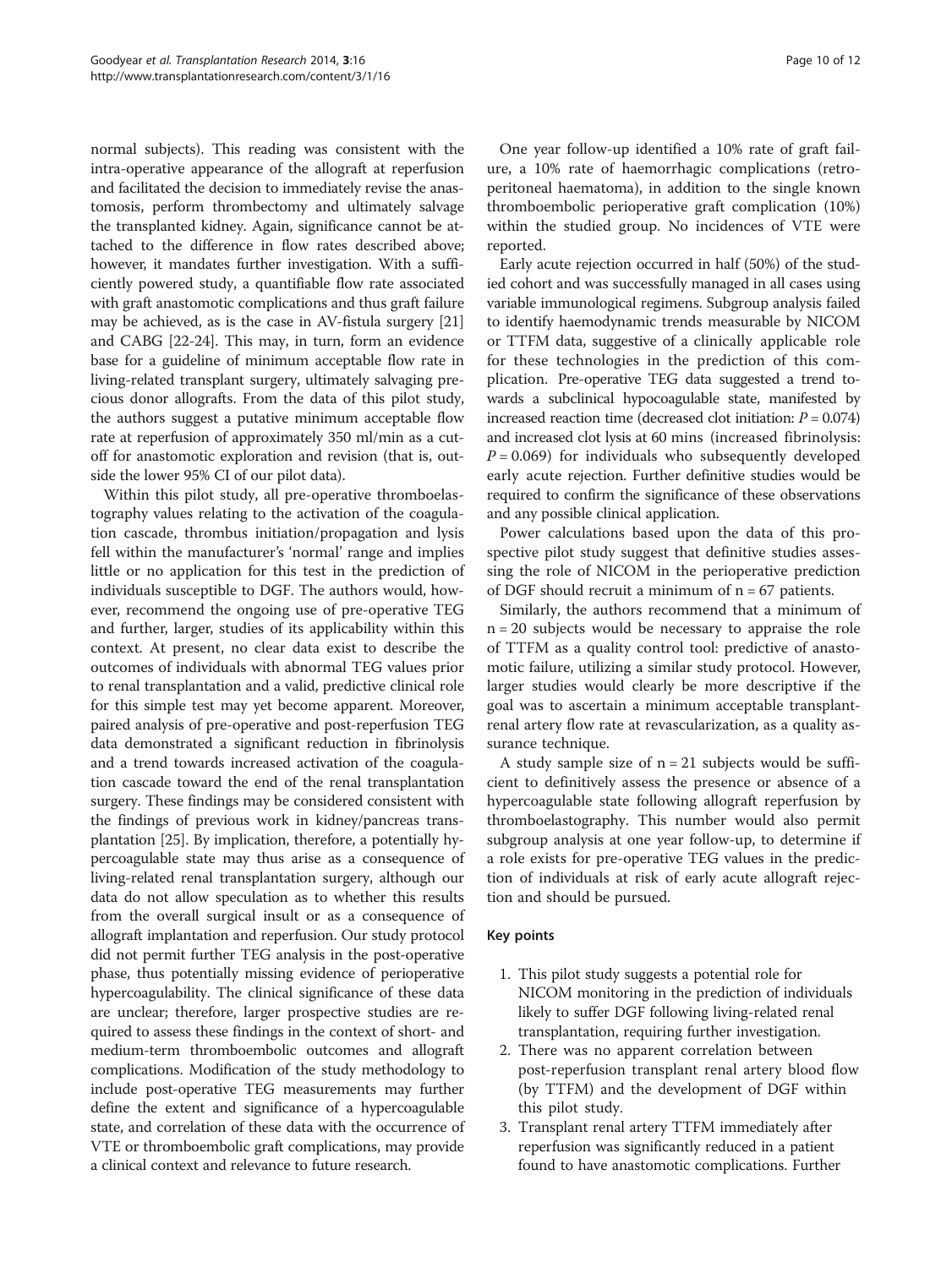<span id="page-10-0"></span>study may allow quantification of a 'minimum acceptable' flow rate, serving as a quality indicator for anastomosis exploration and revision.

- 4. Pre-operative TEG was not able to predict that an individual would experience subsequent thrombotic complications.
- 5. TEG demonstrated the presence of a potential hypercoagulable state following graft reperfusion, which requires further investigation.

#### Abbreviations

AIT: Antibody incompatible transplantation; AM: Amplitude modulation; ATG: Antithymocyte globulin; AV: Arterio-venous; BP: Blood pressure; BSA: Body surface area; CABG: Coronary artery bypass graft; CMV: Cytomegalovirus; CO: Cardiac output; CI: Cardiac index; DBP: Diastolic blood pressure; DGF: Delayed graft function; ECG: Electrocardiogram; ESRF: End-stage renal failure; FM: Frequency modulation; HSC: Health and social care; HTK: Histidine-tryptophan-ketoglutarate; IJV: Internal jugular vein; MMF: Mycophenolate mofetil; NHS: National Health Service; NIBP: Non-invasive blood pressure (measurement); NICOM®: Non-invasive cardiac output monitoring (Cheetah Medical Inc); PI: Pulsatility index; SBP: Systolic blood pressure; TEG: Thromboelastography; TPR: Total peripheral resistance; TPRI: Total peripheral resistance index; TTFM: Transit-time flow monitoring; UHCW: University Hospitals Coventry and Warwickshire; VTE: Venous thromboembolism; 95% CI: 95% confidence interval.

#### Competing interests

The authors declare that they have no competing interests.

#### Authors' contributions

SJG conceived and designed the study, performed data collection, interpretation, analysis, drafting & revision of the manuscript and is responsible for the intellectual content of the study. JB perfomed data collection and revision of the manuscript for intellectual content. CEI performed data collection and revision of manuscript for intellectual content. RH conceived and designed the study, performed data interpretation and revision of the manuscript for intellectual content. FTL performed data collection and revision of the manuscript for intellectual content. SHK performed data collection and revision of the manuscript for intellectual content. LCT performed data collection and revision of the manuscript for intellectual content. CHEI conceived and designed the study, performed data interpretation, drafting, revision of manuscript and is responsible for the intellectual content of the study. All authors read and approved the final manuscript.

#### Authors' information

SJG: MD FRCS. SpR in Vascular/General Surgery, West Midlands Deanery. JB: MBChB MRCS. SpR in General Surgery, West Midlands Deanery.

CEI: MBChB. FY1 in General Surgery, Yorkshire Deanery.

RH: MD FRCP. Consultant Nephrologist, UHCW NHS Trust. FTL: MS FRCS. Consultant General and Renal Transplant Surgeon, UHCW NHS Trust.

SHK: MB ChM FRCS. Consultant General and Renal Transplant Surgeon, UHCW NHS Trust.

LCT: MD FRCS. Consultant General and Renal Transplant Surgeon, UHCW NHS Trust.

CHEI: (Professor) PhD FRCS FRCP. Director of Research and Development, Associate Medical Director. Consultant Vascular, Endovascular and Renal Transplant Surgeon. Warwick Medical School and UHCW NHS Trust.

#### Collaborators

Dr. Nithya Krishnan (Consultant Nephrologist, UHCW NHS Trust).

#### Funding

This research received no specific grant from any funding agency in the public, commercial or not-for-profit sectors. Cheetah Medical Inc. supplied one NICOM® base unit, loaned for the duration of the study and 11 sets of (single use) pre-wired sensors, free of charge and for the purposes of this study.

#### Author details

<sup>1</sup>University Hospitals Coventry and Warwickshire NHS Trust, Clifford Bridge Road, Coventry CV2 2DX, UK. <sup>2</sup>University of Sheffield Medical School, Beech Hill Rd, Sheffield, South Yorkshire S10 2RX, UK. <sup>3</sup>Warwick Medical School University of Warwick, Gibbet Hill Rd, Coventry CV4 7AL, UK.

#### Received: 2 March 2014 Accepted: 11 August 2014 Published: 29 August 2014

#### References

- Pauly RP, Gill JS, Rose CL, Asad RA, Chery A, Pierratos A, Chan CT: Survival among nocturnal home haemodialysis patients compared to kidney transplant recipients. Nephrol Dial Transplant 2009, 24:2915–2919.
- 2. Yarlagadda SG, Coca SG, Garg AX, Doshi M, Poggio E, Marcus RJ, Parikh CR: Marked variation in the definition and diagnosis of delayed graft function: a systematic review. Nephrol Dial Transplant 2008, 23:2995–3003.
- 3. Brennan TV, Freise CE, Fuller TF, Bostrom A, Tomlanovich SJ, Feng S: Early graft function after living donor kidney transplantation predicts rejection but not outcomes. Am J Transplant 2004, 4:971–979.
- 4. Nogueira JM, Haririan A, Jacobs SC, Weir MR, Hurley HA, Al-Qudah HS, Phelan M, Drachenberg CB, Bartlett ST, Cooper M: The detrimental effect of poor early graft function after laparoscopic live donor nephrectomy on graft outcomes. Am J Transplant 2009, 9:337–347.
- 5. Snoeijs MG, Wiermans B, Christiaans MH, van Hooff JP, Timmerman BE, Schurink GW, Buurman WA, van Heurn LW: Recipient hemodynamics during non-heart-beating donor kidney transplantation are major predictors of primary nonfunction. Am J Transplant 2007, 7:1158-1166.
- 6. Thomas MC, Mathew TH, Russ GR, Rao MM, Moran J: Perioperative blood pressure control, delayed graft function, and acute rejection after renal transplantation. Transplantation 2003, 75:1989–1995.
- 7. Perico N, Cattaneo D, Sayegh MH, Remuzzi G: Delayed graft function in kidney transplantation. Lancet 2004, 364:1814–1827.
- 8. Brennan DC, Daller JA, Lake KD, Cibrik D, Del Castillo D, Thymoglobulin Induction Study G: Rabbit antithymocyte globulin versus basiliximab in renal transplantation. New Engl J Med 2006, 355:1967–1977.
- 9. Kyllonen LE, Eklund BH, Pesonen EJ, Salmela KT: Single bolus antithymocyte globulin versus basiliximab induction in kidney transplantation with cyclosporine triple immunosuppression: efficacy and safety. Transplantation 2007, 84:75–82.
- 10. Maurer MS: Accurate non-invasive cardiac output monitoring with bioreactance-new tools may empower dramatic progress in disease management. US Cardiol 2007, 4(1):43–46.
- 11. Sandham JD, Hull RD, Brant RF, Knox L, Pineo GF, Doig CJ, Laporta DP, Viner S, Passerini L, Devitt H, Kirby A, Jacka M, Canadian Critical Care Clinical Trials Group: A randomized, con- trolled trial of the use of pulmonary-artery catheters in high-risk surgical patients. New Engl J Med 2003, 348:5–14.
- 12. Spiess BD, Patel MA, Soltow LO, Wright IH: Comparison of bioimpedance versus thermodilution cardiac output during cardiac surgery; evaluation of a second-generation bioimpedance device. J Cardiothorac Vasc Anesth 2001, 15:567–573.
- 13. Squara P, Denjean D, Estagnasie P: Noninvasive Cardiac Output Monitoring (NICOM): a Clinical Validation. Intensive Care Med 2007, 33:1191–1194.
- 14. Crane J, Hakim N: The use of an implantable Doppler flow probe in kidney transplantation: first report in the literature. Exp Clin Transplant 2011, 9:118–120.
- 15. Caprini JA, Traverso CI, Arcelus JI: Perspectives on thromboelastography. Semin Thromb Hemost 1995, 21 (Suppl 4):91-93.
- 16. Kozek-Langenecker S: Management of massive operative blood loss. Minerva Anestesiol 2007, 73:401–415.
- 17. Higgins R, Lowe D, Hathaway M, Williams C, Lam FT, Kashi H, Tan LC, Imray C, Fletcher S, Chen K, Krishnan N, Hamer R, Daga S, Edey M, Zehnder D, Briggs D: HLA antibody incompatible renal transplantation: excellent medium term outcomes with negative cytotoxic crossmatch. Transplantation 2011, 92:900–906.
- 18. Keren H, Burkhoff D, Squara P: Evaluation of a noninvasive continuous cardiac output monitoring system based on thoracic bioreactance. Am J Physiol Heart Circ Physiol 2007, 293:H583-H589.
- 19. Laustsen J, Pedersen EM, Terp K, Steinbrüchel D, Kure HH, Paulsen PK, Jørgensen H, Paaske WP: Validation of a new transit time ultrasound flowmeter in man. Eur J Vasc Endovasc Surg 1996, 12:91-96.